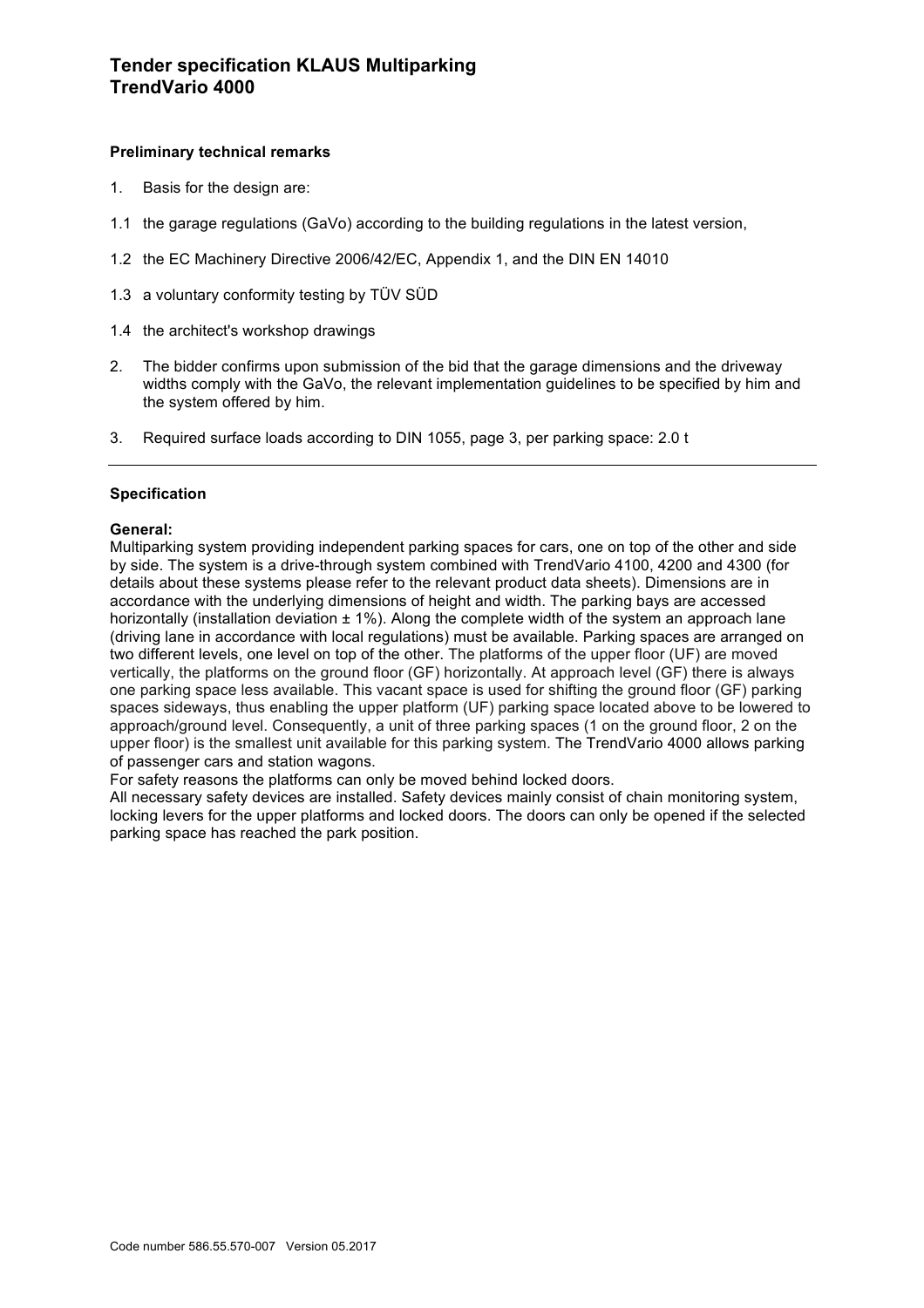#### **Sliding doors:**

### **Size:**

– Sliding door, dimensions: approx. 2500 mm x 2000 mm (width x height).

### **Frame:**

- Frame construction with vertical centre stay bar made from extruded aluminium profiles (anodized, layer thickness approx 20 µm).
- To open the doors a recessed grip is integrated in the aluminium profile.
- A rubber lip is used for the finishing of the closing edge to the building

## **Standard door panel**

Perforated steel plate

- Thickness 1 mm, RV 5/8 galvanized, layer thickness approx. 20 µm
- Ventilation cross-section oft he panel approx. 40%
- Not suitable for outdoor garages

## **Alternative door panel**

Perforated aluminium plate

- Thickness 2 mm, RV 5/8 E6/EV1, anodized, layer thickness approx. 20 µm
- Ventilation cross-section oft he panel approx. 40%

#### Beaded steel plate

- Thickness 1 mm, galvanized, layer thickness approx. 20 µm
- Additional power coating, layer thickness: approx. 25 µm on the outside and approx. 12 µm on the inside
- Colour options fort he outside (building view): RAL 1015 (light ivory), RAL 3003 (ruby), RAL 5014 (pigeon blue), RAL 6005 (moss green), RAL 7016 (anthracite grey), RAL 7035 (light grey), RAL 7040 (window grey), RAL 8014 (sepia), RAL 9006 (white aluminium), RAL 9016 (traffic white)
- Inside oft the gates in light

#### Plain aluminium sheet

– Thickness 2 mm, E6/EV1, anodized, layer thickness approx. 20 µm

#### Wooden panelling

- Nordic spruce in grade A vertical tongue and groove boards
- Preimpregnated colourless

#### Laminated safety glass

– Laminated safety glass made from single pane safety glass ESG 8/4mm

#### Wire grating

- Mesh size 12 x 12 mm
- Mesh size 40 x 40 mm (for manual sliding gates only)

#### Running rails

- The running gear of each doors consists of 2 twin-pair rolling gadgets, adjustable in height
- The running rails oft he doors are fixed to brackets or the concrete lintel, or on a building-specific door suspension using ceiling
- The guide consists of 2 plastic rollers mounted to a base plate, which is dowelled tot he
- Running raisl, ceiling fittings and guide roller base plate are hot-dip

#### **Door actuation**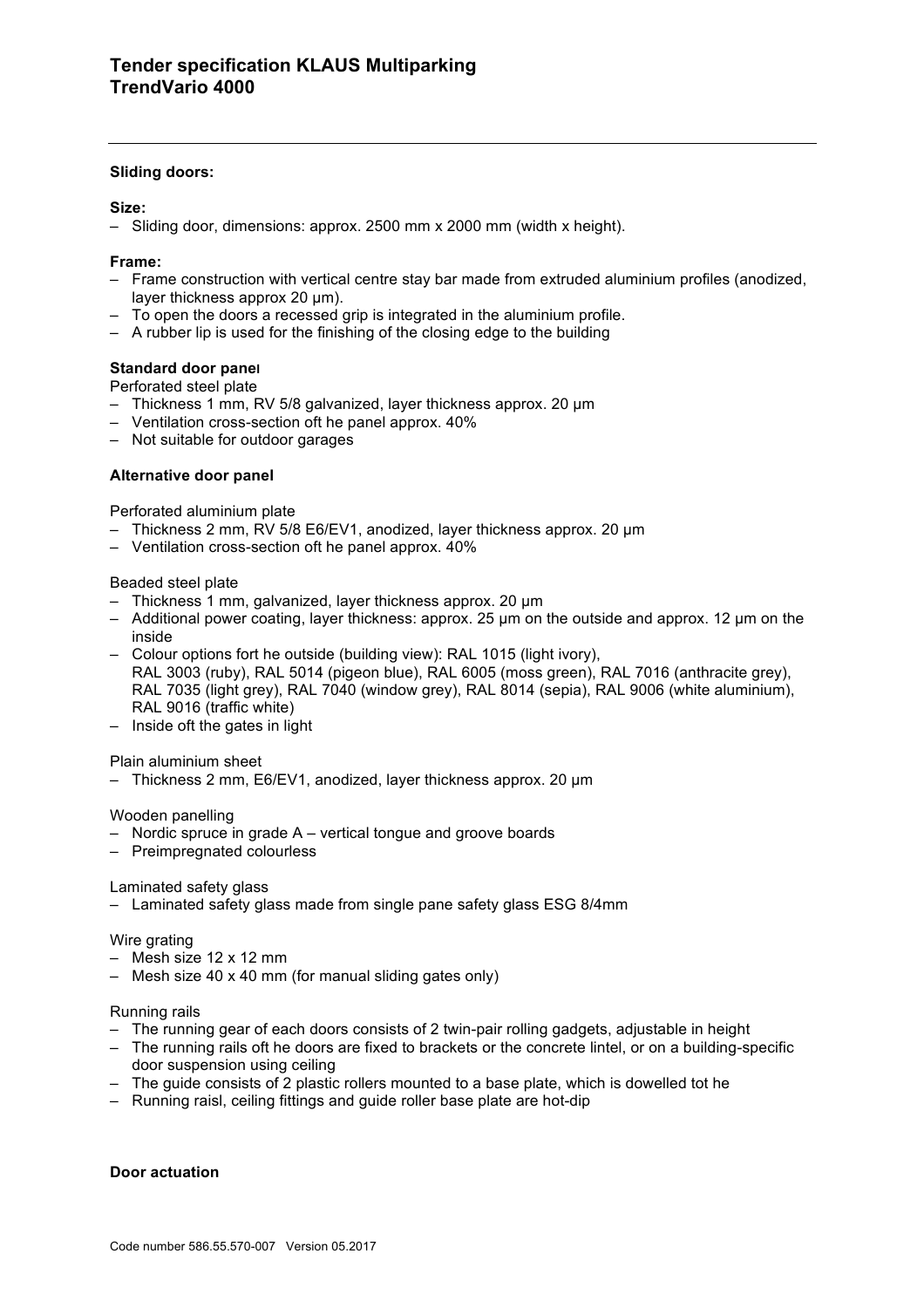# **Tender specification KLAUS Multiparking TrendVario 4000**

#### Standard:

– Manually, i.e. the door is opened and closed by hand

Alternatively:

– Electric drive via electric motor mounted oft he rail system at the turning point oft he sliding doors. The drive pinion engages into the chain mounted oft he door. For safety reasons the movement of the platforms is always made behind locked doors. Position sensing, i.e. "door open" and "door closed" is effected by electic signalers.

#### **Separation (if necessary):**

– Upon request

Please note: Door panels (on the side, cover for running rails, etc.) and door suspension are not inclueded in the standard version but can be delivered against surcharge as special equipment.

#### **Roller doors:**

#### **Size**

– Dimensions modified based on width and height measurements.

#### **Shutter box**

- 2-piece, roll formed aluminium box 45° consisting of upper
- and lower part
- lacquered type

#### **Guide rails**

- extruded aluminium guide rails with brush insert
- lacquered type

#### **Gate type**

- aluminium gate type, roll formed
- end rod with electronic safety strip
- lacquered type

#### **Colour options**

Shutter box, guide rails and gate type are avialabel with the following colour options:

- RAL 9016 (traffic white)
- RAL 9006 (white aluminium)
- RAL 7016 (anthracite grey)

#### **Door actuation**

Powered electrically by means of tube motor in the shaft. For safety reasons the movement of the platforms is always made behind locked doors. Position sensing, i.e. "door open" and "door closed" is effected by electric signalers.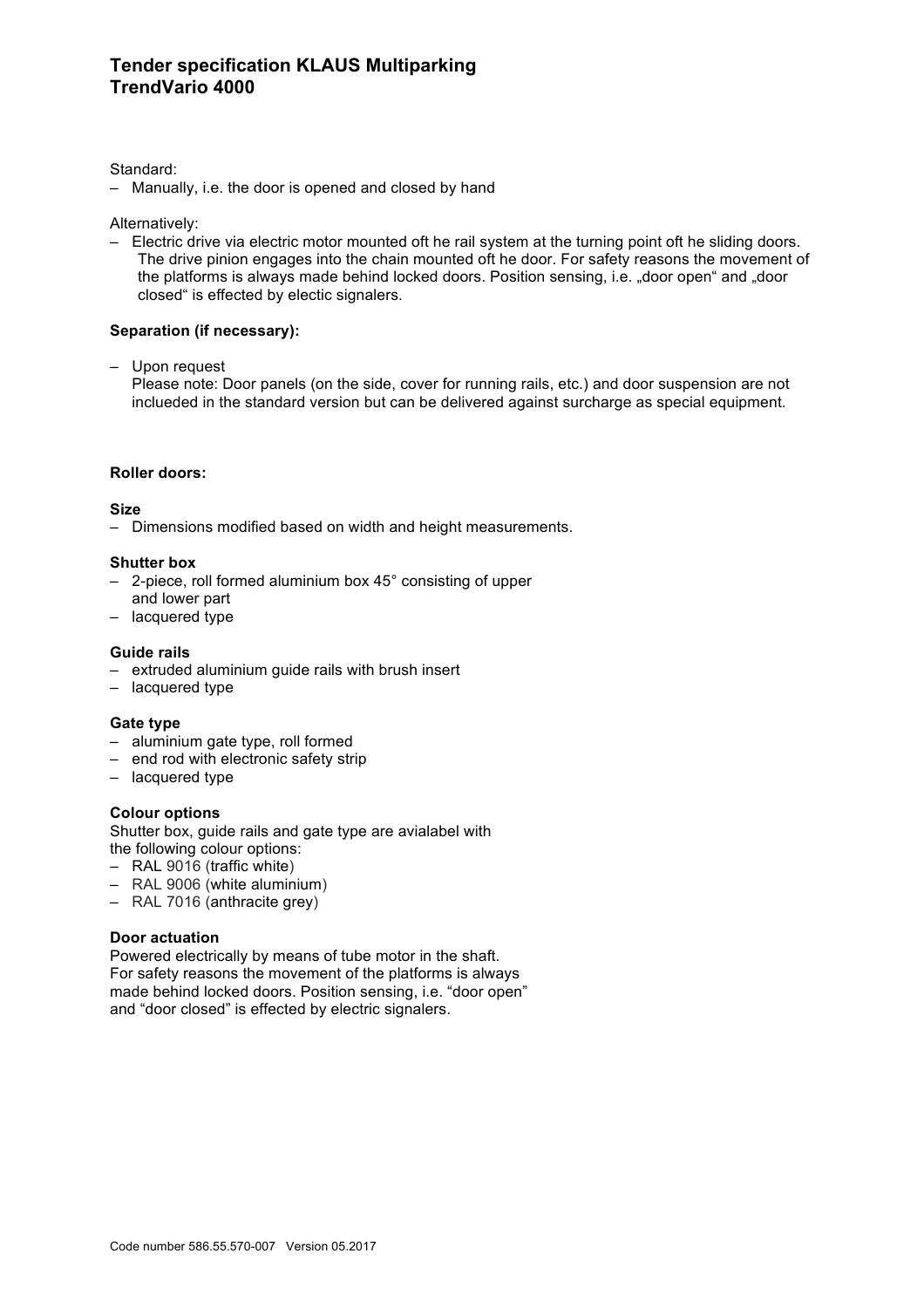# **Tender specification KLAUS Multiparking TrendVario 4000**

## **Controll system**

- Central control panel (operating device) used to select the desired parking space
- With series installation, the doors are opened manually. If desired, this can also be done using electic motors
- Electric wiring is made from the electric cabinet by the manufacturer

#### **Corrosion protection:**

Corrosion protection according to DIN EN ISO12944-2, corrosive category C3 moderate

- Platform profiles hot-dip galvanized in accordance with DIN EN ISO 1461, film thickness approx. 45 µm
- Side member hot-dip galvanized in accordance with DIN EN ISO 1461, film thickness approx.55 µm
- Cross members hot-dip galvanized in accordance with DIN EN ISO 1461, film thickness approx. 55 µm
- Access plate hot-dip galvanized in accordance with DIN EN ISO 1461, film thickness approx. 55 µm, and additional orange powder- coating (Epoxy / Polyester base) RAL 2000, dry film thickness approx.  $60 - 80$  µm.
- Fastening screws for platform profiles Stainless steel V4A (lower platform electrogalvanized)
- Hydraulic tubes, screwed joints, bolts, screws, nuts, washers electrogalvanized
- Other steel components for example, steel construction, roller seating, drive mount, bearing plates and other small components: shot-peened (particle cleanliness SA 2.5) and grey powder coating (Epoxy / Polyester base) RAL 7040, dry film thickness approx. 60 – 80 µm
- Rail unit hot-dip galvanized in accordance with DIN EN ISO 1461, film thickness approx. 55 µm

#### **Electrical supply:**

Control box:

- The control box must be accessible at all times from outside.
- Dimensions approx. 100 x 100 x 30 cm.
- Parking system must be fully visible from control box.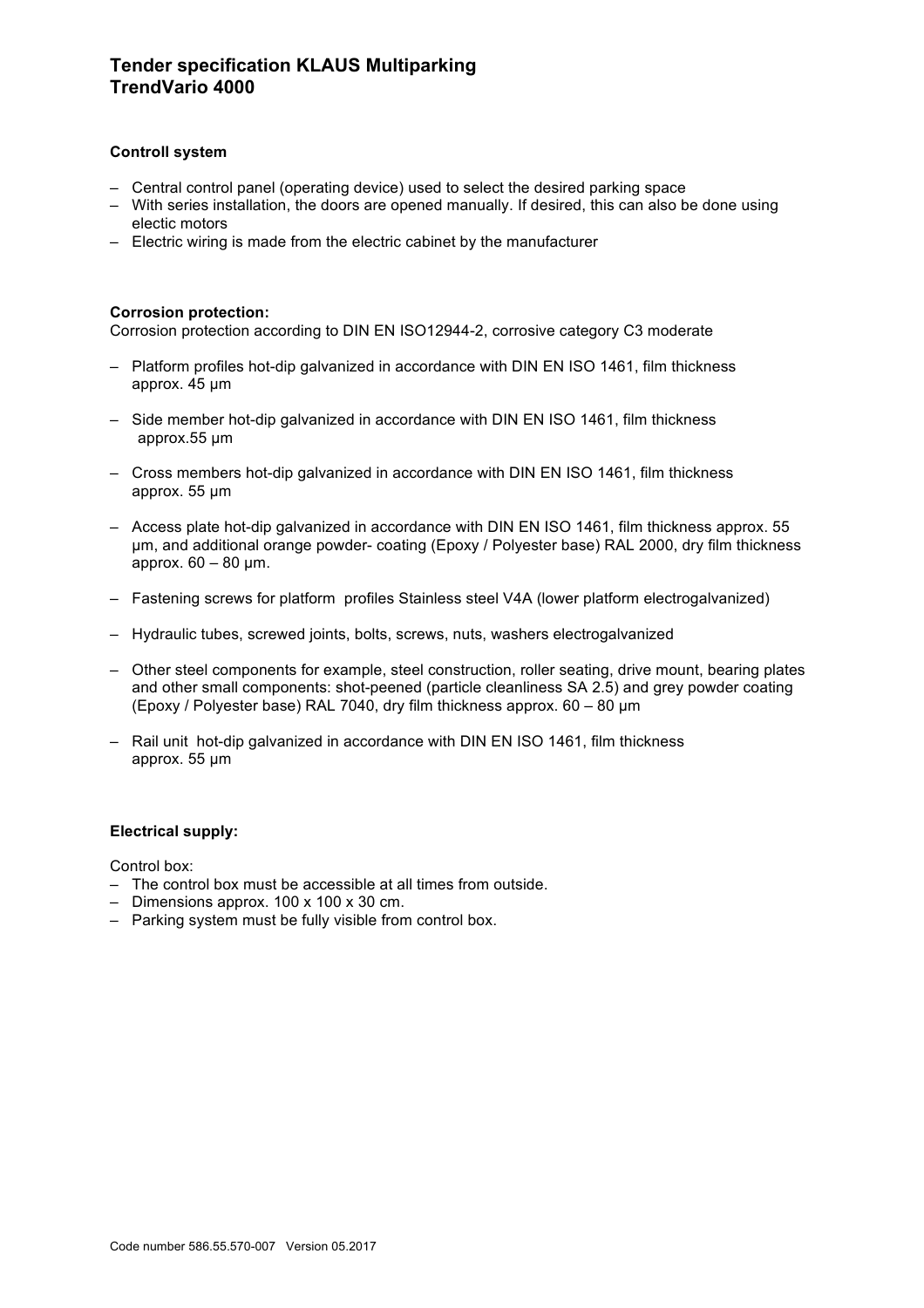#### **To be performed by the customer:**

1. Electrical supply to the main switch / Foundation earth connector: Suitable electrical supply to the main switch and the control wire line must be provided by the

customer during installation. The functionality can be monitored on site by our fitters together with the electrician. If this cannot be done during installation for some reason for which the customer is responsible, the customer must commission an electrician at their own expense and risk. In accordance with DIN EN 60204 (Safety of Machinery. Electrical Equipment), grounding of the steel structure is necessary, provided by the customer (distance between grounding max. 10 m).

- 2. Safety fences: Any constraints that may be necessary according to DIN EN ISO 13857 in order to provide protection for pathways directly in front, next to or behind the unit. This is also valid during construction.
- 3. Numbering of parking spaces: Consecutive numbering of parking spaces.
- 4. Building services: Any required lighting, ventilation, fire extinguishing and fire alarm systems as well as clarification and compliance with the relevant regulatory requirements.
- 5. Door suspension:

The lintel height H2 (see product data sheet TrendVario 4000) is absolutely necessary. With differing heights, additional fixings are required for extra charge.

- 6. Door shields: Door shields that may be necessary. If desired, they can be ordered from KLAUS Multiparking for an additional charge.
- 7. Floor/rails:

Flooring structure in accordance with product data sheet TrendVario 4000 (recesses, rail systems). Recesses, tolerances for the evenness of the driving lane must adhere to DIN 18202, sheet 3, line 3. Stuffing of rail system with cement floor for the whole length. Bringing in of floor pavement.

- 8. Wall cuttings: Any necessary wall cuttings according to product data sheet TrendVario 4000.
- 9. Concrete quality: Floor and walls are to be made of concrete (quality minimum C20/25).

# **If the following positions are not listed in the bid, the following services are also to be provided**

10. Costs for expert acceptance

**by the customer:**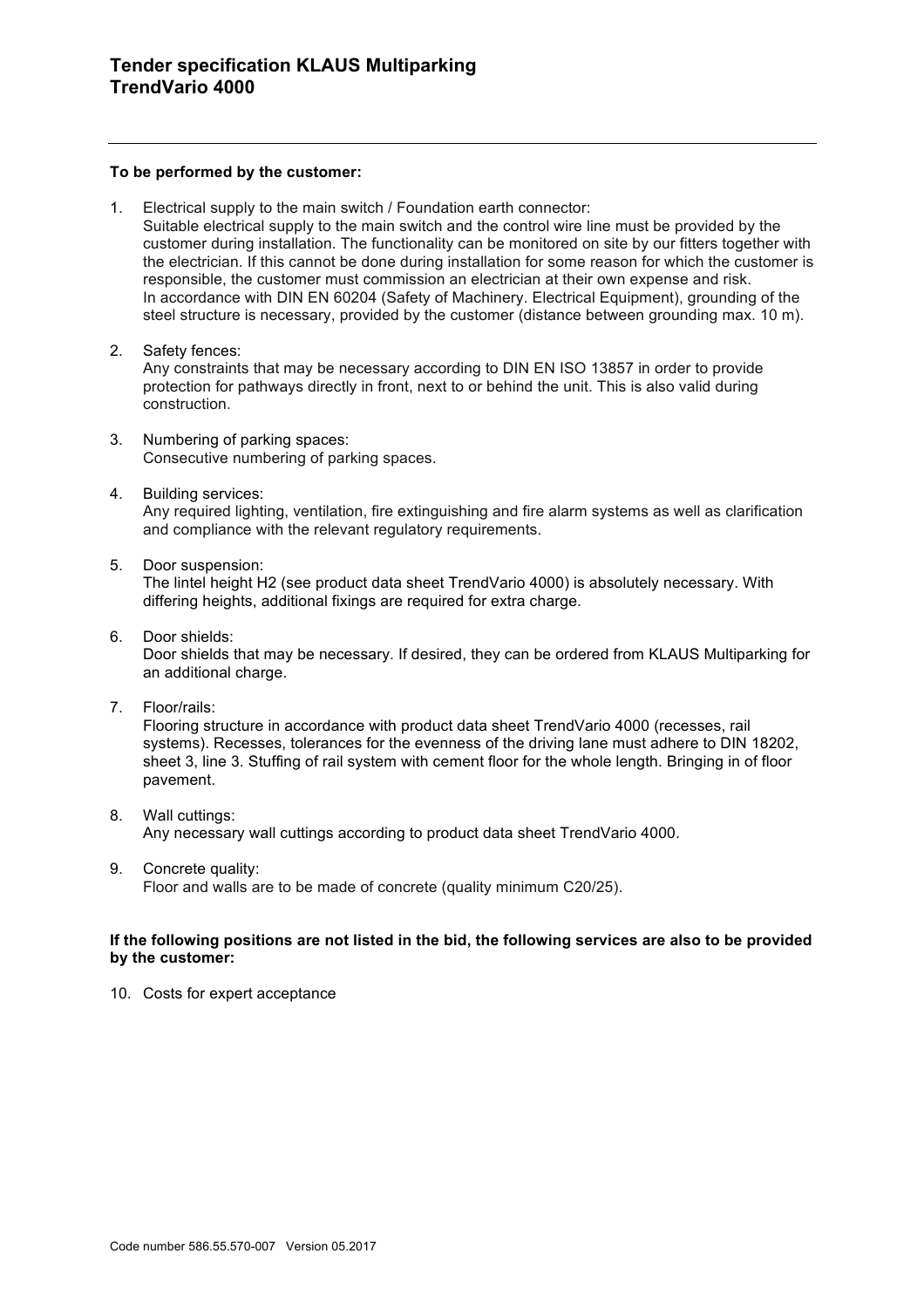# **Tender specification KLAUS Multiparking TrendVario 4000**

Multiparking system for \_\_ cars TrendVario 4000/DH160/L560

Multiparking system for cars GF: \_\_ parking places + 1 empty space UF: \_\_ parking places

Clearance up to lower edge of the ceiling: 330 cm

Vehicle height: GF: 150 cm UF: 150 cm

If the clearance to the lower edge of the ceiling is deviant: Height 335: car height UF 155 cm Height 340: car height UF 160 cm

Vehicle length: 500 cm

Usable platform width: 230 cm

Platform load: 2,0 t

incl. freight, unloading, installation incl. electrical wiring from hydraulic unit incl. expert acceptance

Extra costs for electrically driven sliding doors

Extra costs for infrared remote control

Extra costs for additional hand-held transmitter (1 per parking place)

Extra costs for door panel made of perforated aluminium plate

Extra costs for door panel made of beaded steel plate

Extra costs for door panel made of plain aluminium sheet

Extra costs for door panel made of wood

Extra costs for door panel made of laminated safety glass

Extra costs for door panel made of wire grating 12 x 12 mm

Extra costs for door panel made of wire grating 40 x 40 mm (for manual sliding gates only)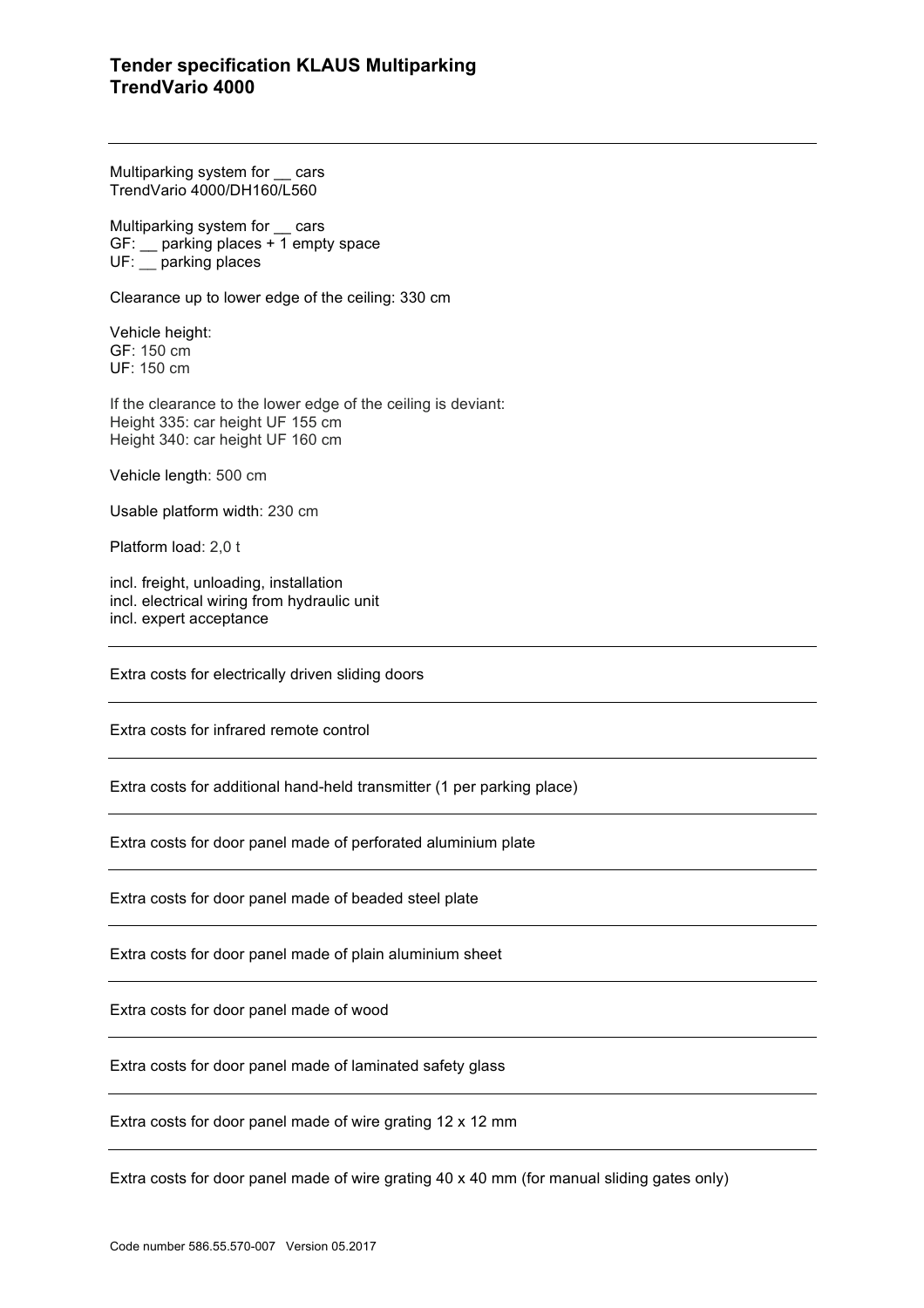Option:

Extra costs for KLAUS TrendVario 4000/DH175/L560

Multiparking system for \_\_ cars GF: \_\_ parking places + 1 empty space UF: \_\_ parking places

Clearance up to lower edge of the ceiling: 345 cm

Vehicle height: GF: 165 cm UF: 150 cm

If the clearance to the lower edge of the ceiling is deviant: Height 360: car height UF 165 cm Height 370: car height UF 175 cm

Vehicle length: 500 cm Usable platform width: 230 cm Platform load: 2,0 t

incl. freight, unloading, installation incl. electrical wiring from hydraulic unit incl. expert acceptance

Option: Extra costs for KLAUS TrendVario 4000/DH180/L560

Multiparking system for cars GF: \_\_ parking places + 1 empty space UF: \_\_ parking places

Clearance up to lower edge of the ceiling: 350 cm

Vehicle height: GF: 170 cm UF: 150 cm

If the clearance to the lower edge of the ceiling is deviant: Height 365: car height UF 165 cm Height 380: car height UF 180 cm

Vehicle length: 500 cm Usable platform width: 230 cm Platform load: 2,0 t

incl. freight, unloading, installation incl. electrical wiring from hydraulic unit incl. expert acceptance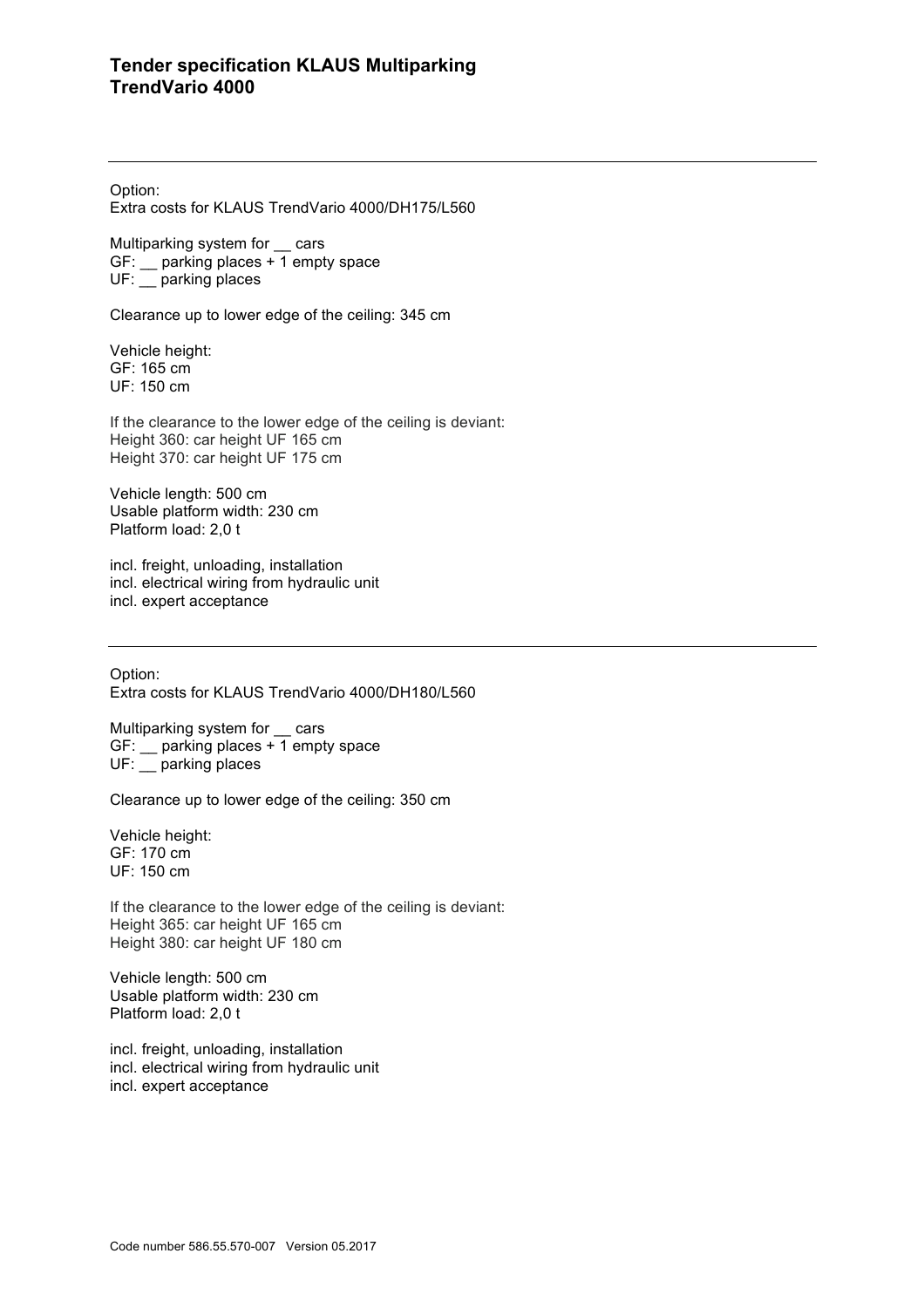Option:

Extra costs for KLAUS TrendVario 4000/DH185/L560

Multiparking system for \_\_ cars GF: \_\_ parking places + 1 empty space UF: \_\_ parking places

Clearance up to lower edge of the ceiling: 355 cm

Vehicle height: GF: 175 cm UF: 150 cm

If the clearance to the lower edge of the ceiling is deviant: Height 375: car height UF 170 cm Height 390: car height UF 185 cm

Vehicle length: 500 cm Usable platform width: 230 cm Platform load: 2,0 t

incl. freight, unloading, installation incl. electrical wiring from hydraulic unit incl. expert acceptance

Option: Extra costs for KLAUS TrendVario 4000/DH210/L560

Multiparking system for \_\_ cars GF:  $\_\_$  parking places  $\overline{+1}$  empty space UF: parking places

Clearance up to lower edge of the ceiling: 380 cm

Vehicle height: GF: 200 cm UF: 150 cm

If the clearance to the lower edge of the ceiling is deviant: Height 405: car height UF 175 cm Height 440: car height UF 210 cm

Vehicle length: 500 cm Usable platform width: 230 cm Platform load: 2,0 t

incl. freight, unloading, installation incl. electrical wiring from hydraulic unit incl. expert acceptance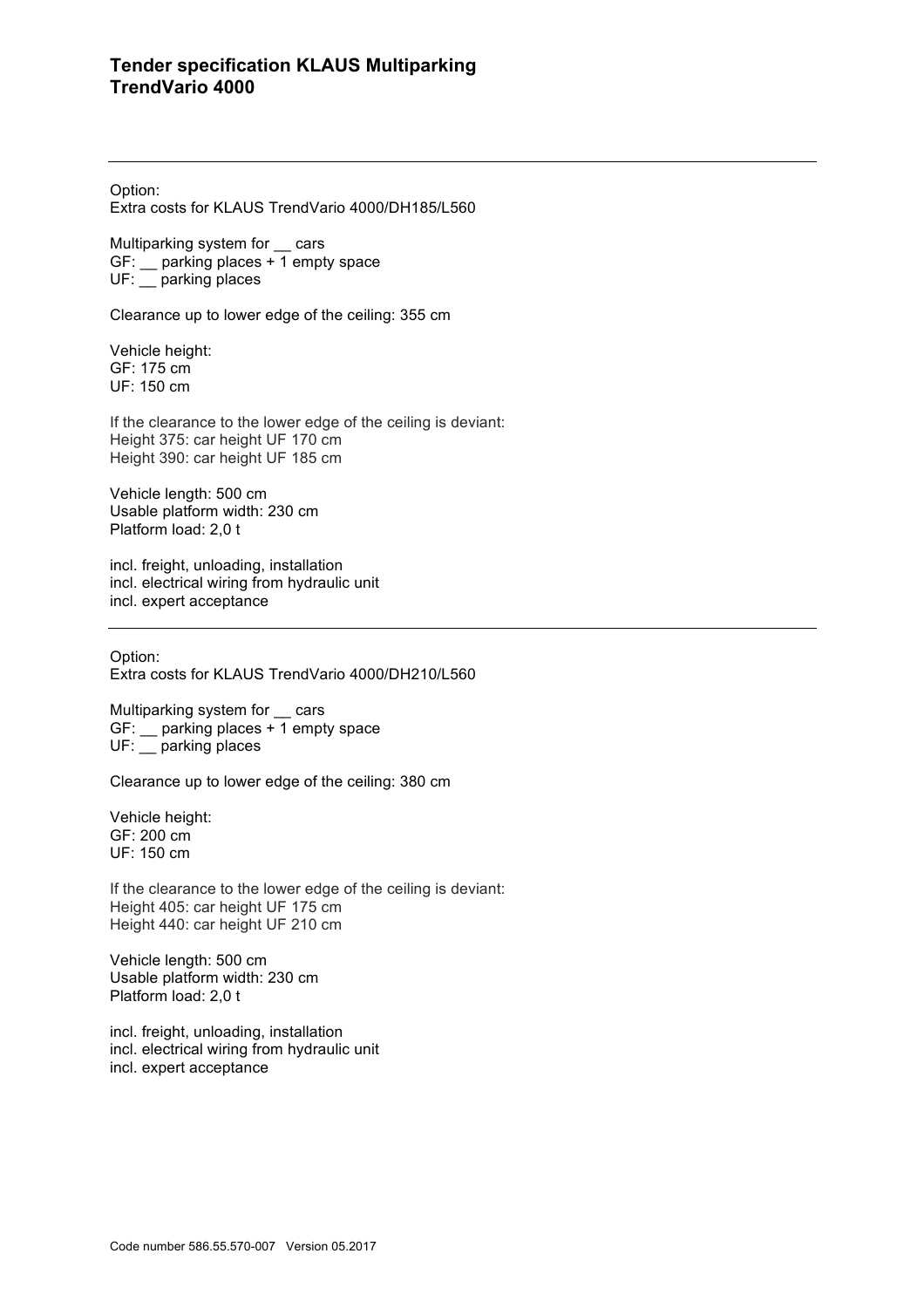Option:

Extra costs for KLAUS TrendVario 4000/DH215/L560

Multiparking system for \_\_ cars GF: \_\_ parking places + 1 empty space UF: \_\_ parking places

Clearance up to lower edge of the ceiling: 385 cm

Vehicle height: GF: 205 cm UF: 150 cm

If the clearance to the lower edge of the ceiling is deviant: Height 415: car height UF 180 cm Height 450: car height UF 215 cm

Vehicle length: 500 cm Usable platform width: 230 cm Platform load: 2,0 t

incl. freight, unloading, installation incl. electrical wiring from hydraulic unit incl. expert acceptance

\*Optional position\* Extra costs for larger platform width cm

\*Optional position\* Extra costs for increase of platform load to 2.6 t per parking space

\*Optional position\* Extra costs for parking place extensions for car length up to 5.20 m

\*Optional position\* Platform coating in AluLongLife (only UF platform)

\*Optional position\* Platform coating in EasyWalk (only UF platform)

\*Optional position\* Extra costs for additional noise protection measures to protect against structure-borne sound according to DIN 4109

\*Optional position\* Extra costs for additional increased noise protection measures to protect against structure-borne sound according to DIN 4109-10